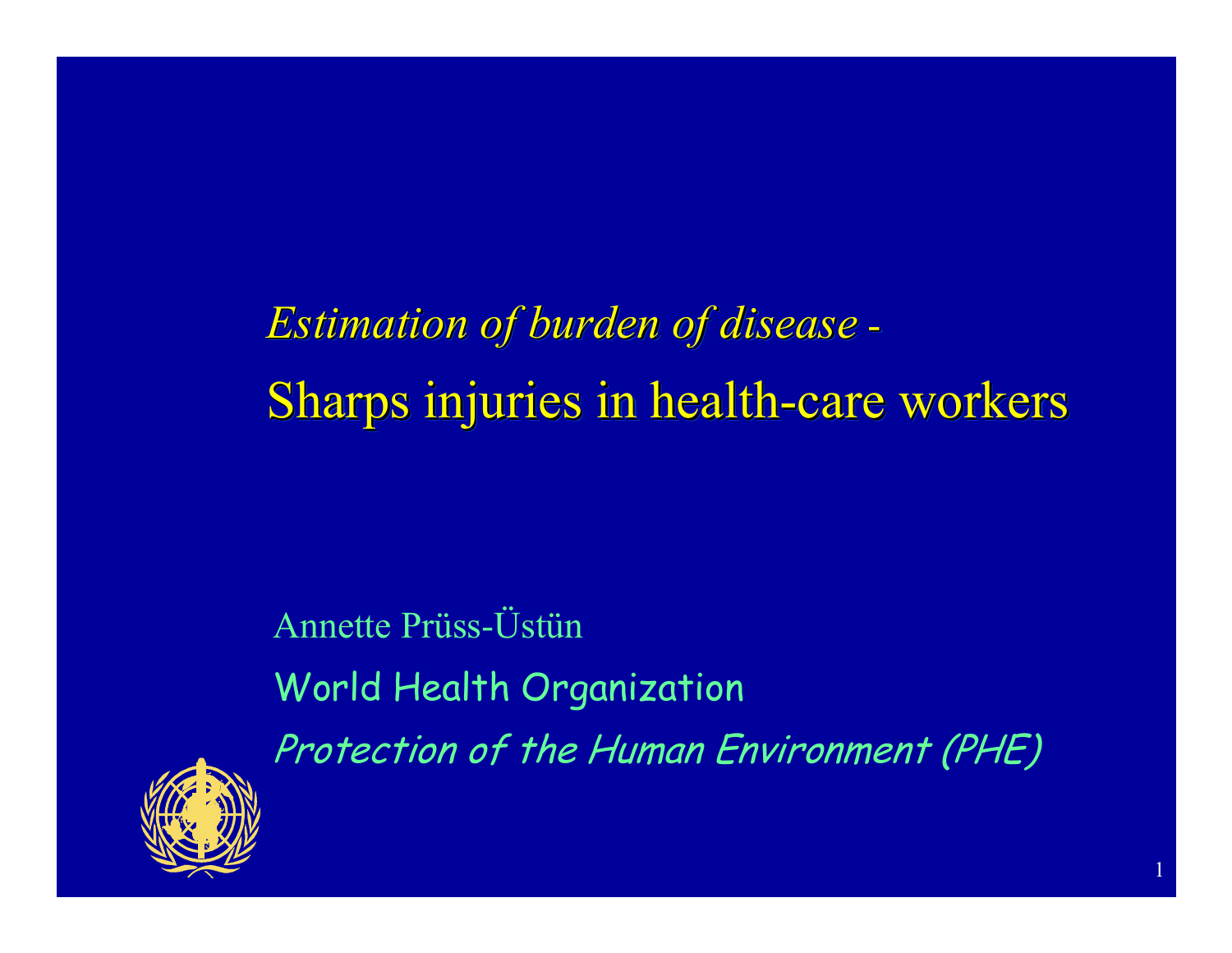## **Content**

- •Context of estimation
- •Basic model
- •Input data
- Results
- •Other occupational groups at increased risk

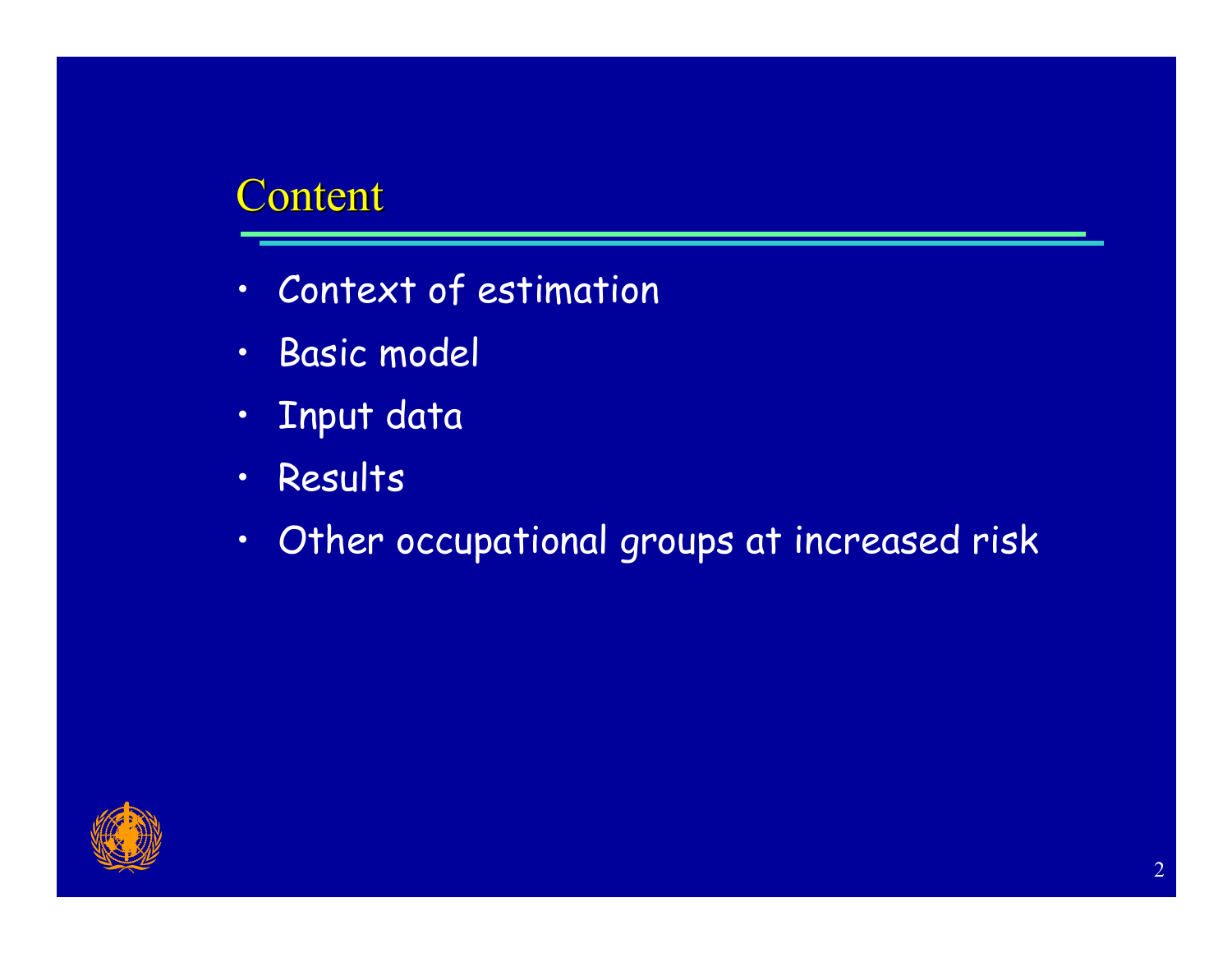## Estimation of disease burden

- •It is the quantification of health impacts caused by various environmental risk factors at population level, using a comparative framework, definitions and outcome measures
- • In 2000-2005, WHO has estimated the disease burden of 25 risk factors to health (including unsafe injections)
- •Purpose: To raise awareness on the size of the problem, and to estimate potential of interventions

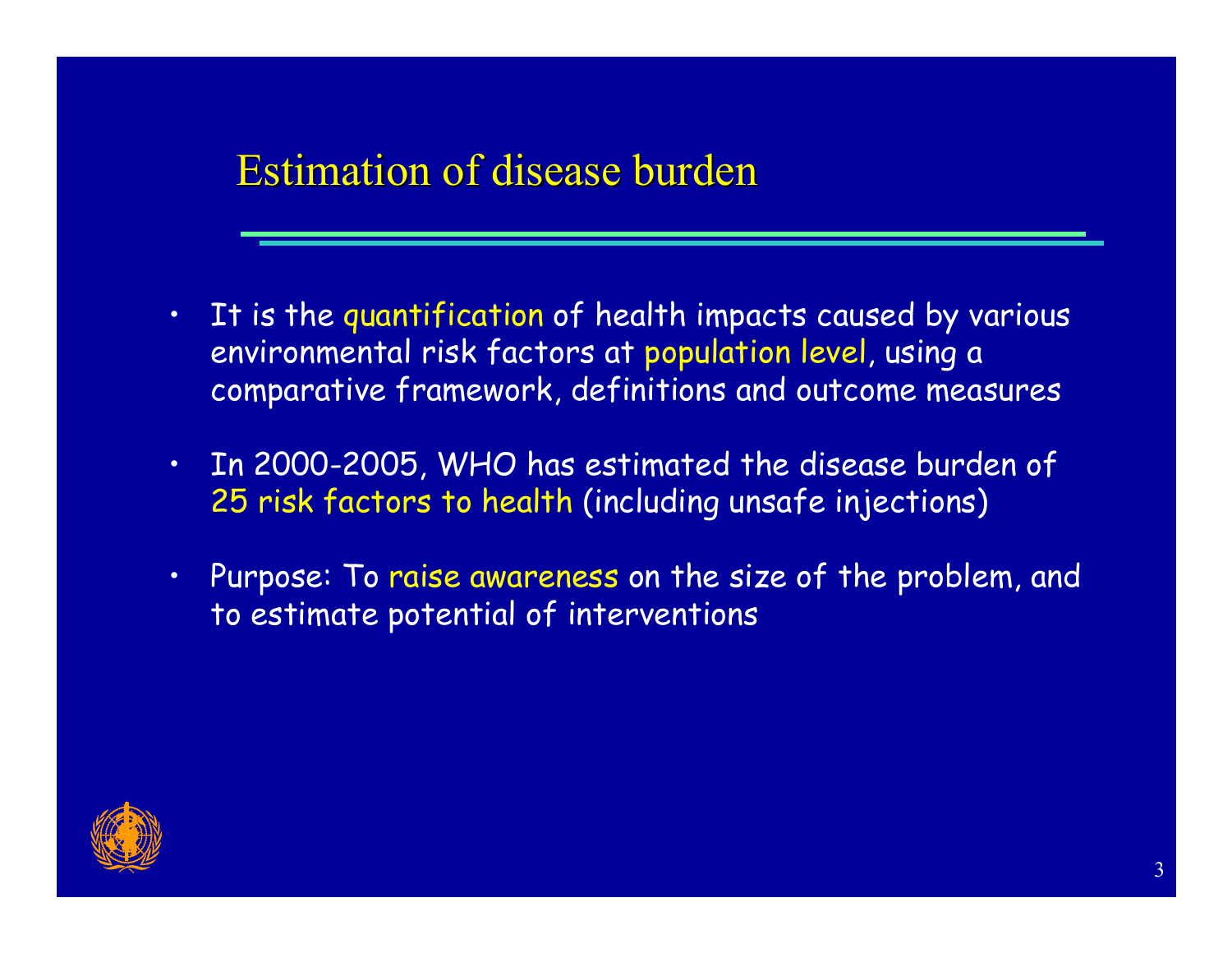## The model

• Why a model: because little data on prevalence and other risks in HCW at global level

Basis of the model: Probability of infection after sharps injury:

$$
P = p_v * p_t * p_s
$$

- $\,$  P $_{\rm v}$  = prevalence of active infection in patients
- Pt = Probability of infection after percutaneous injury
- $\bm{\cdot}$   $\bm{\mathsf{P}}_{\mathsf{s}}$  = Proportion of HCW susceptible to infection

Probability of at least 1 infection/year = Incidence (infection):



**In = 1 – (1 – p)n** (= probability of at least one "success")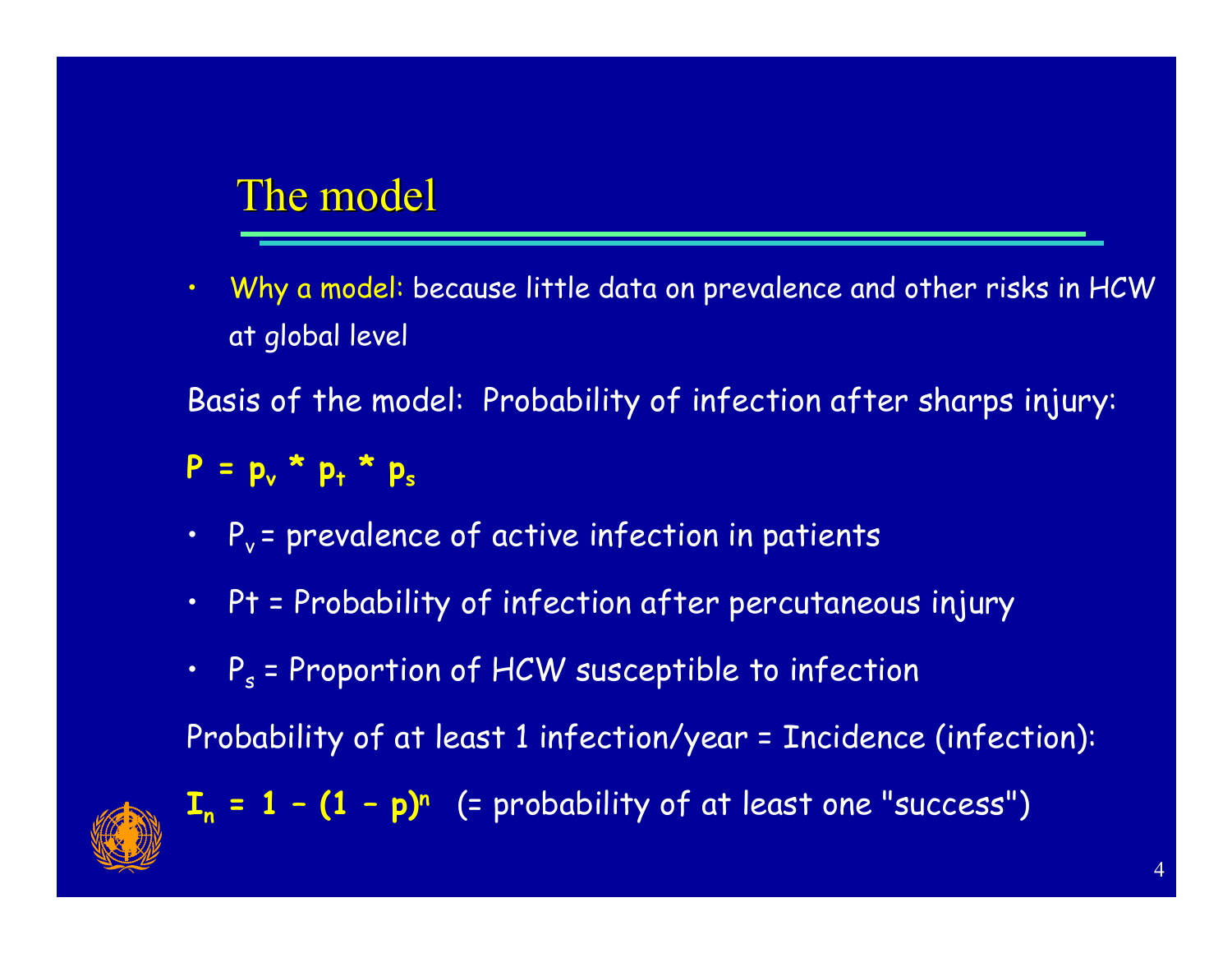## **Calculated outcome**

#### In terms of

- $\cdot$  Incidence of HBV, HCV and HIV due to sharps in health -care workers care workers
- $\,\cdot\,$  Attributable fraction (values in HCW):

Incidence (occ)

AF(occ) =

Incidence (occ) + incidence (other causes)

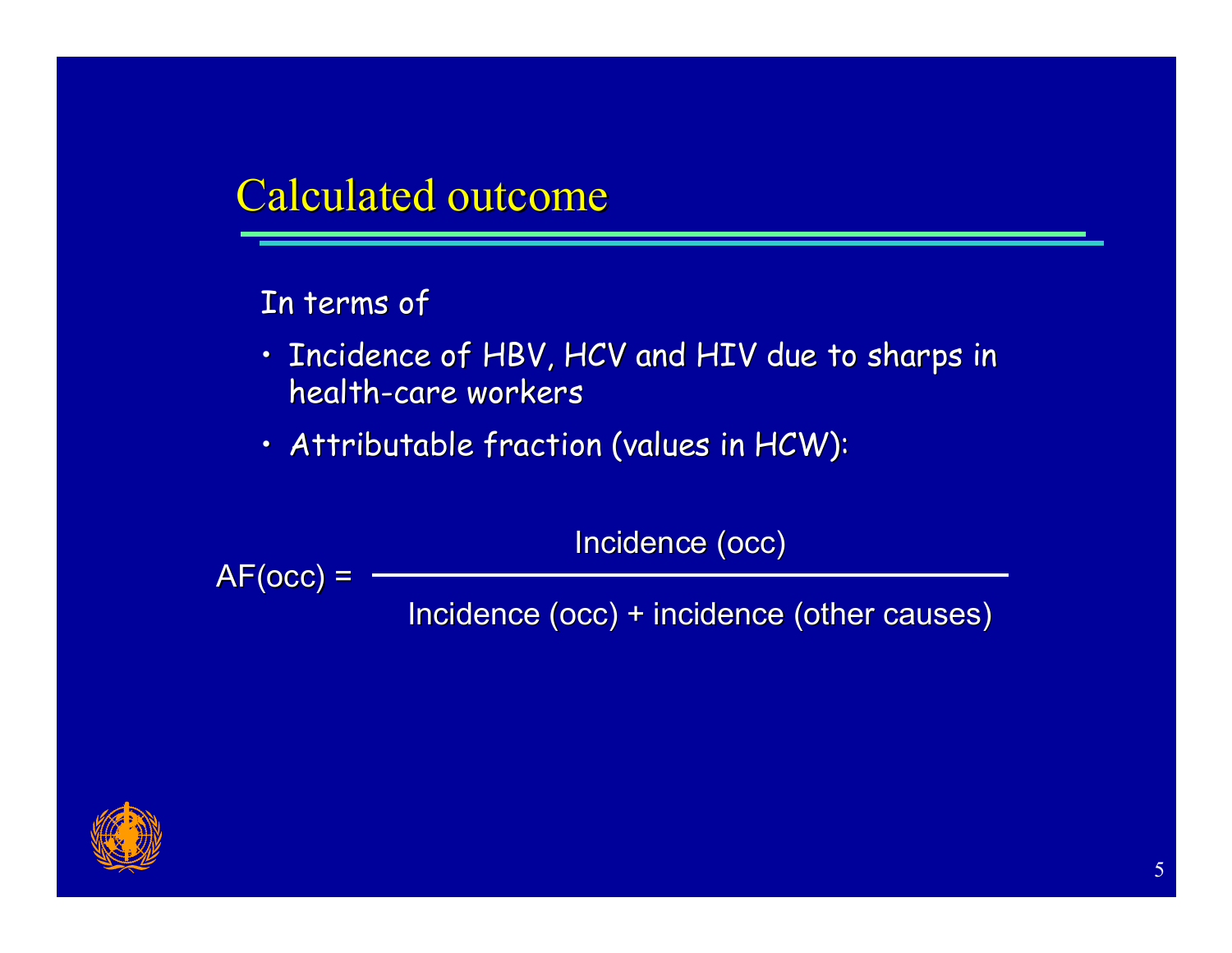## Additional model details

- •Model for 14 regions of the world
- •4 age groups in working age (15-69 years)
- •Gender

## Difficulties:

- •Susceptibility changes with age, and different in GP and HCW
- •Poor data on HBV vaccination coverage
- •Poor data in certain regions on needlestick injuries
- • Prevalence of active infection not always the same in GP and patients

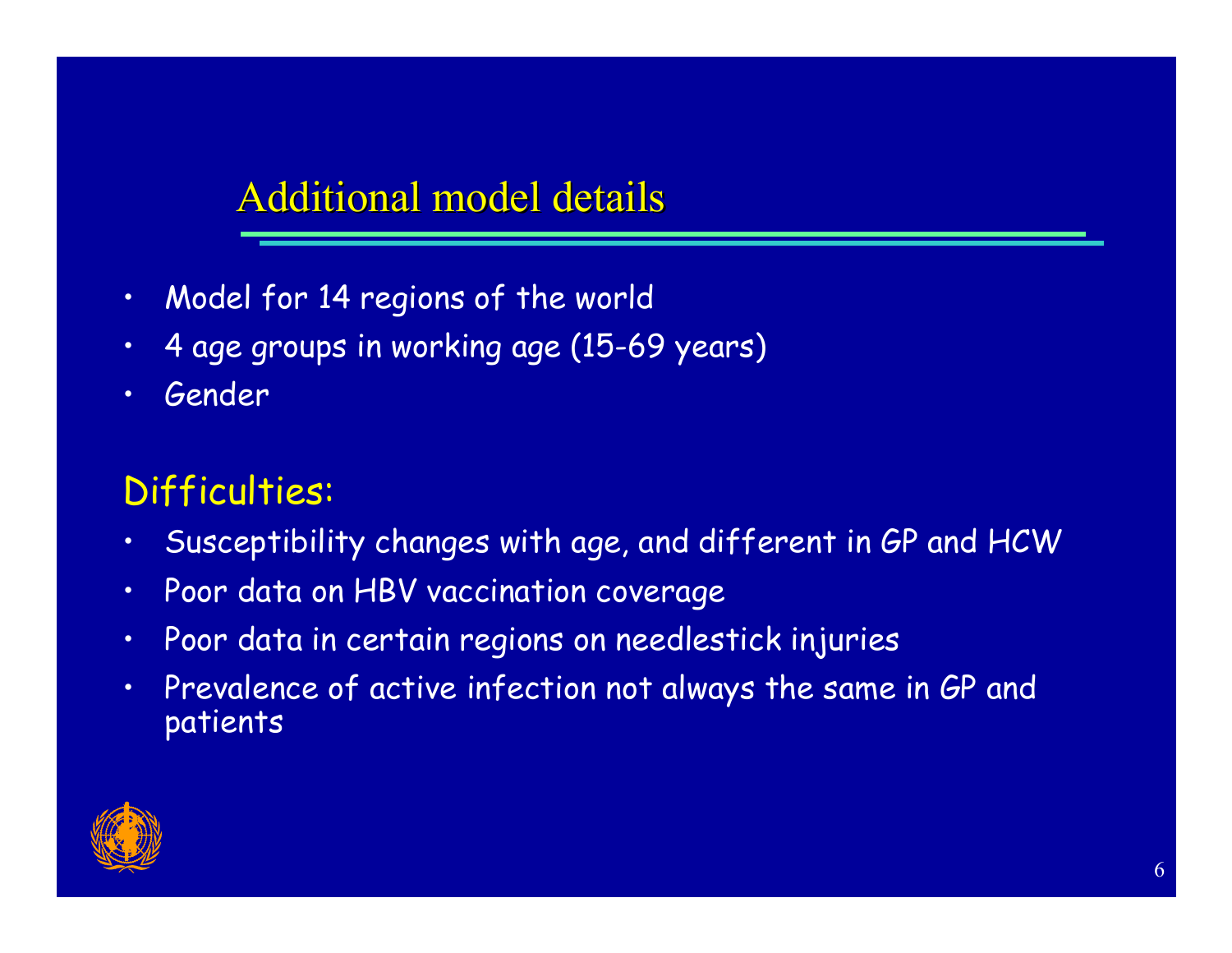# Estimation of number of deaths assumptions

#### **HBV**

- •Progression to chronic infection of 6% for adults (McMahon et al. 1985)
- •Annual clearance of infection of 1% following chronic infection (Alward et al. 1985)
- •Age-depend ant mortality according to African and Asian Studies (Gay et al. 2001)

**HCV** 

- •Rate of progression to chronic infection of 63% before age 40, and 80% after age 40 (Alter and Seeff 2000)
- •Cumulated incidence rate of cirrhosis of 5% (20% after age 40) at 20 years among patients with chronic infection (Alter and Seeff 2000, Freedman 2001)
- •Yearly mortality rate associated with hepatocellular carcinoma and chronic liver disease of 2.7% after onset of cirrhosis (Alter and Seeff 2000)

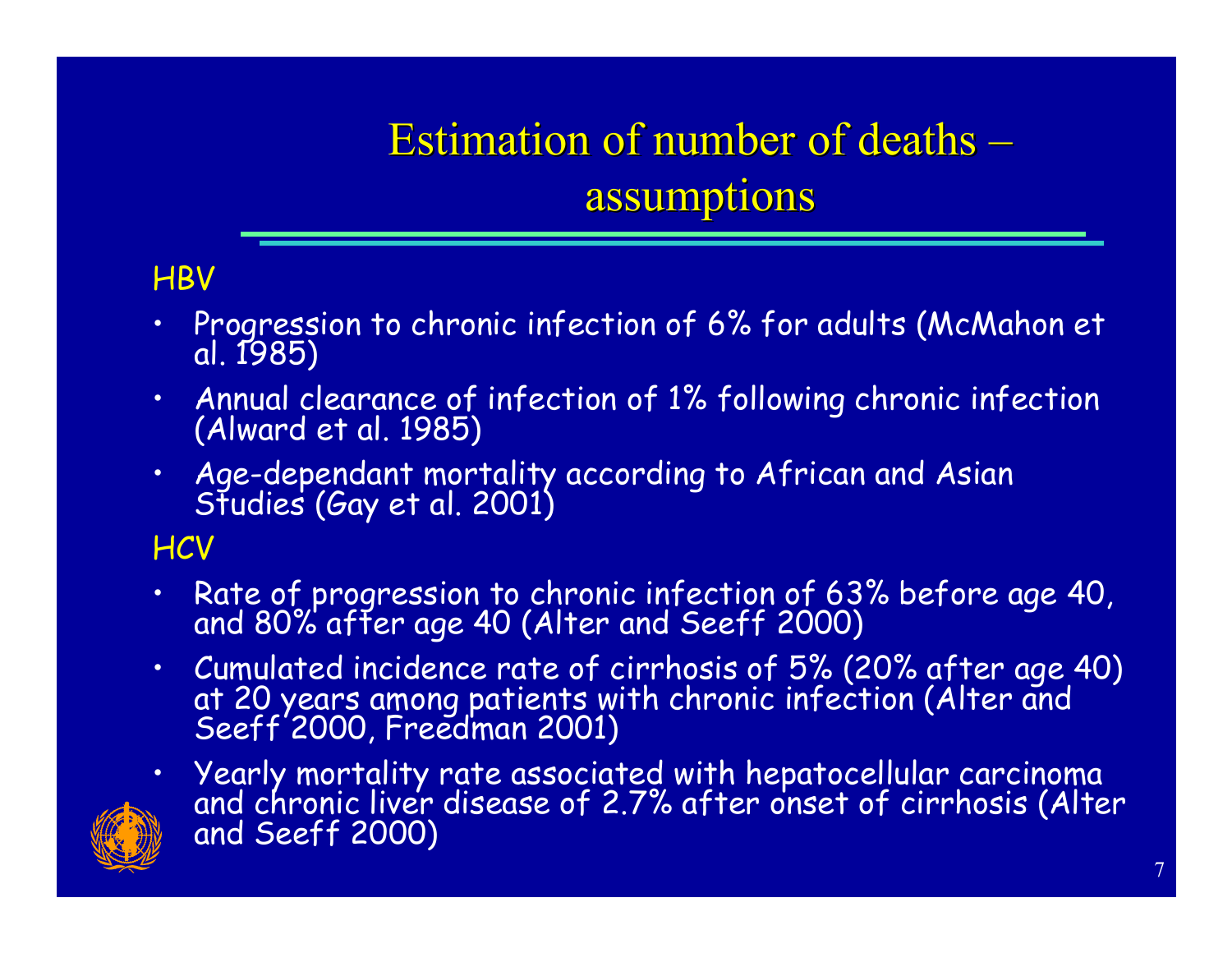### **Uncertainties**

Uncertainties are reflected in the lower and upper boundaries

#### Main uncertainties:

- •Annual incidence of sharps injuries
- •HBV immunization coverage
- • Prevalence among hospital populations
	- (factor 3.4 for HCV, 1.9 for HBV, 5.9 for HIV)

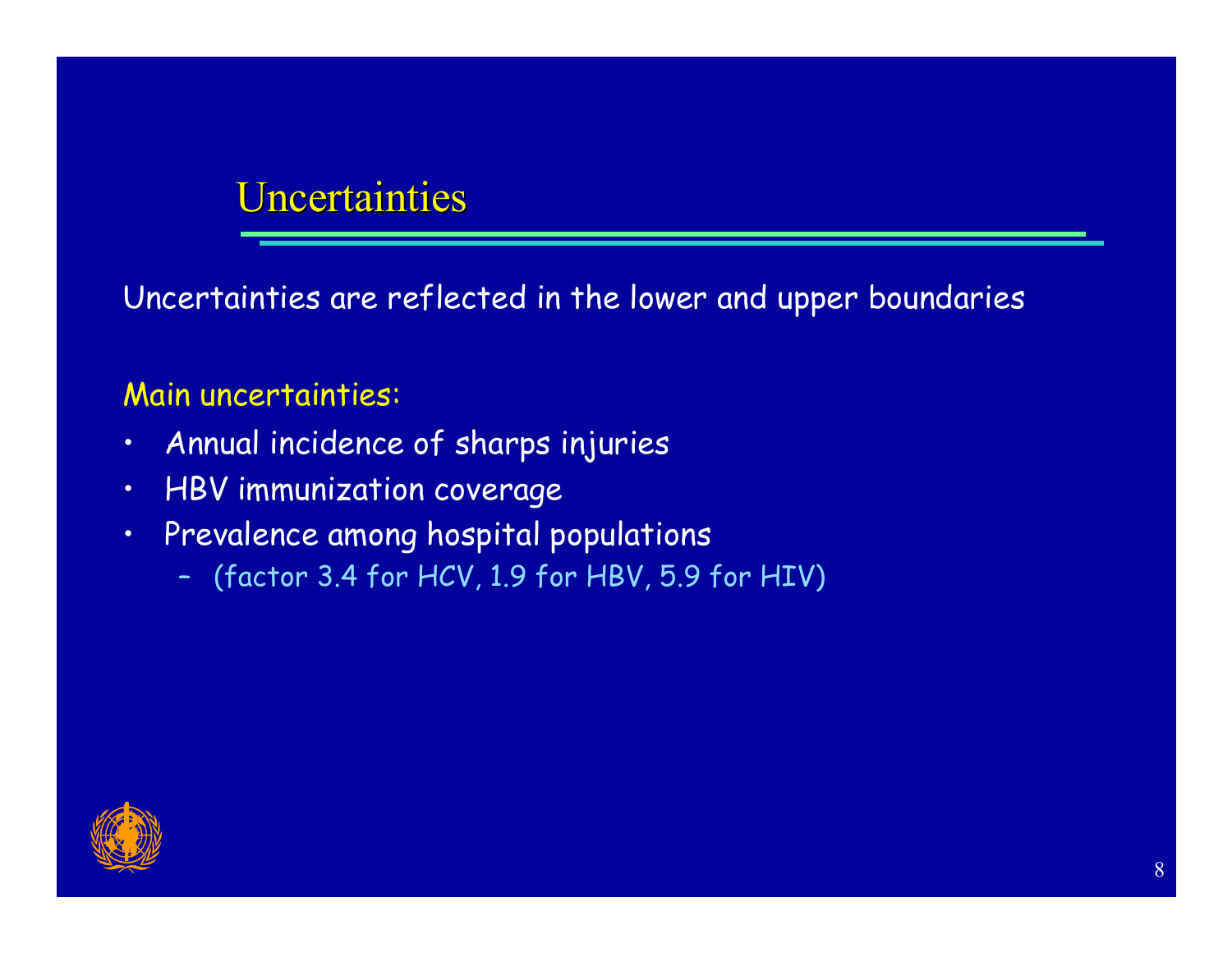|                                      | Amr A  | Eur A         | World          | Sear D         |
|--------------------------------------|--------|---------------|----------------|----------------|
| Number of HCW                        | 7 mio  | 6 mio         | 35 mio         | 1.4 mio        |
| Prop. of HCW in GP                   | 2.5%   | 1.4%          | 0.6%           | 0.11%          |
| Annual number of<br>sharps injuries  | 0.18   | 0.64          | $0.18 - 4.7$   | 2.3            |
| HCW exp. to                          | 22 HCV | <b>16 HCV</b> | <b>900 HCV</b> | <b>57 HCV</b>  |
| contam. sharp<br>(thousands)         | 7 HBV  | 43 HBV        | 2 100 HBV      | <b>109 HBV</b> |
|                                      | 8 HIV  | 9 HIV         | <b>327 HIV</b> | <b>23 HIV</b>  |
| Proportion exp. to<br>contam. sharps | 0.4%   | $\cdot 1.1\%$ | $\cdot$ 9%     | 14%            |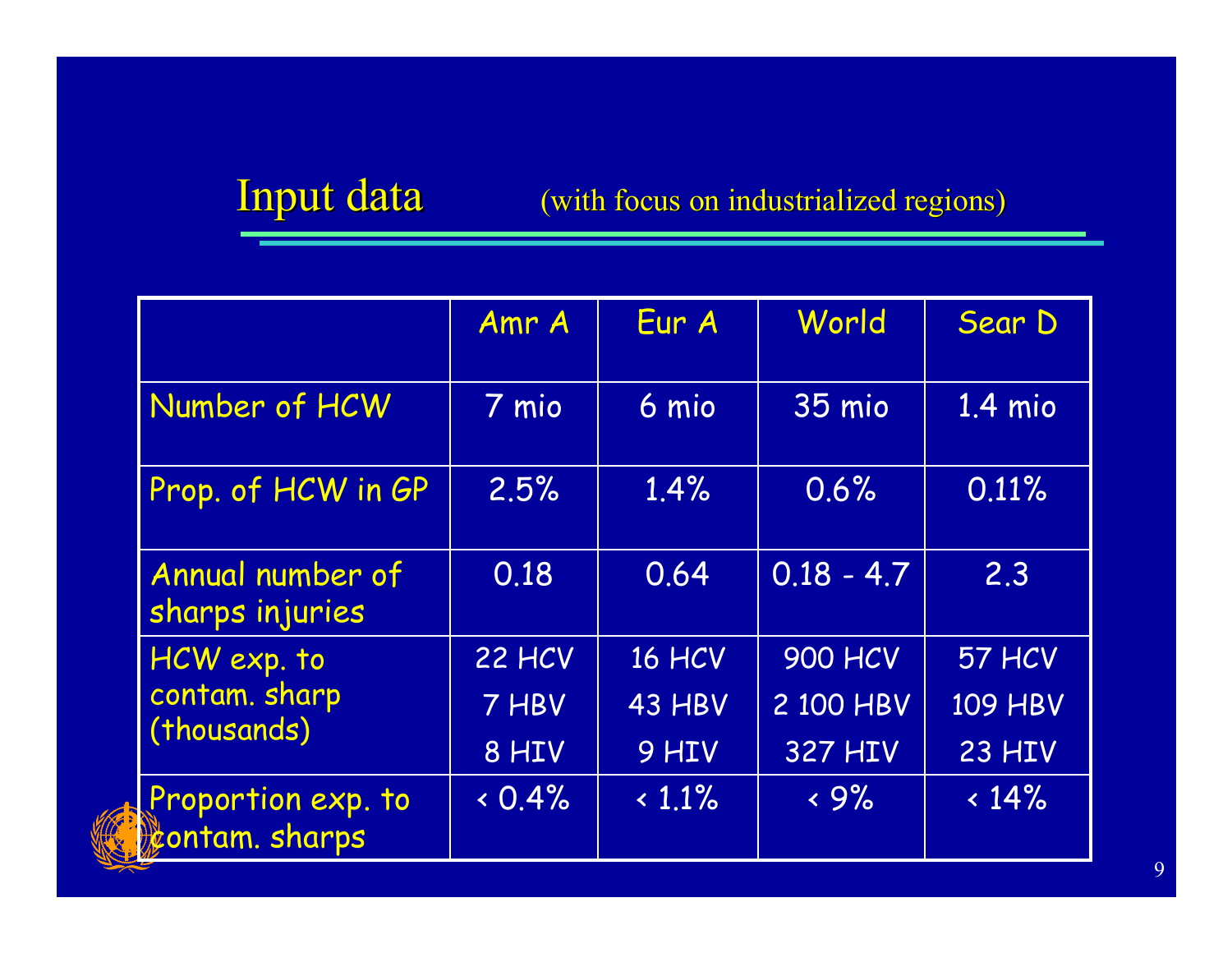## Input data (with focus on industrialized regions)

|                                     | Amr A | Eur A | World       | Sear D |
|-------------------------------------|-------|-------|-------------|--------|
| % immunization<br><b>HBV in HCW</b> | 67%   | 71%   | $18 - 77\%$ | $39\%$ |

Assumed risk of transmission after percutaneous exposure:

•0.3% for HIV, 18% for HBV, 1.8% for HCV

Assumed PEP efficacies:

•90% for HBV, 81% for HIV

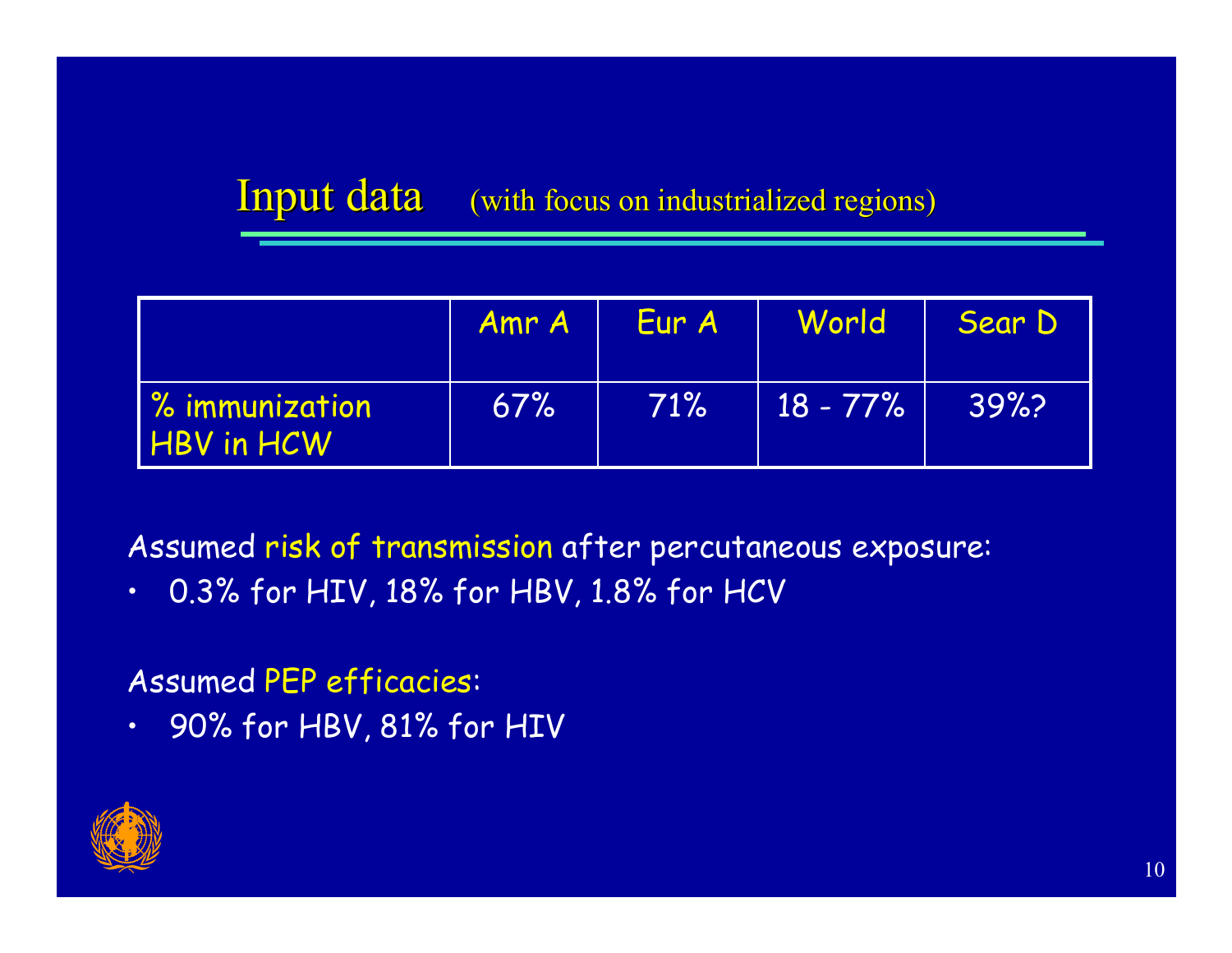# Results, for the year 2000

|                              | Amr A        | Eur A          | Global            |
|------------------------------|--------------|----------------|-------------------|
| Infections attributable      | 390          | 290            | 16 400            |
| to occ., HCV                 | $(240-1800)$ | $(100 - 2600)$ | (5900-86000)      |
| <b>HBV</b>                   | 40           | 210            | 65 000            |
|                              |              |                | $(2400 - 240000)$ |
| <b>HIV</b>                   | 5            | 6              | 1000              |
|                              |              |                | $(200 - 5000)$    |
| <b>HBV without PEP</b>       | 400          | 2100           |                   |
| AF in HCW for HCV<br>and HBV | 8 and 1%     | 25 and 8%      | 39 and 37%        |

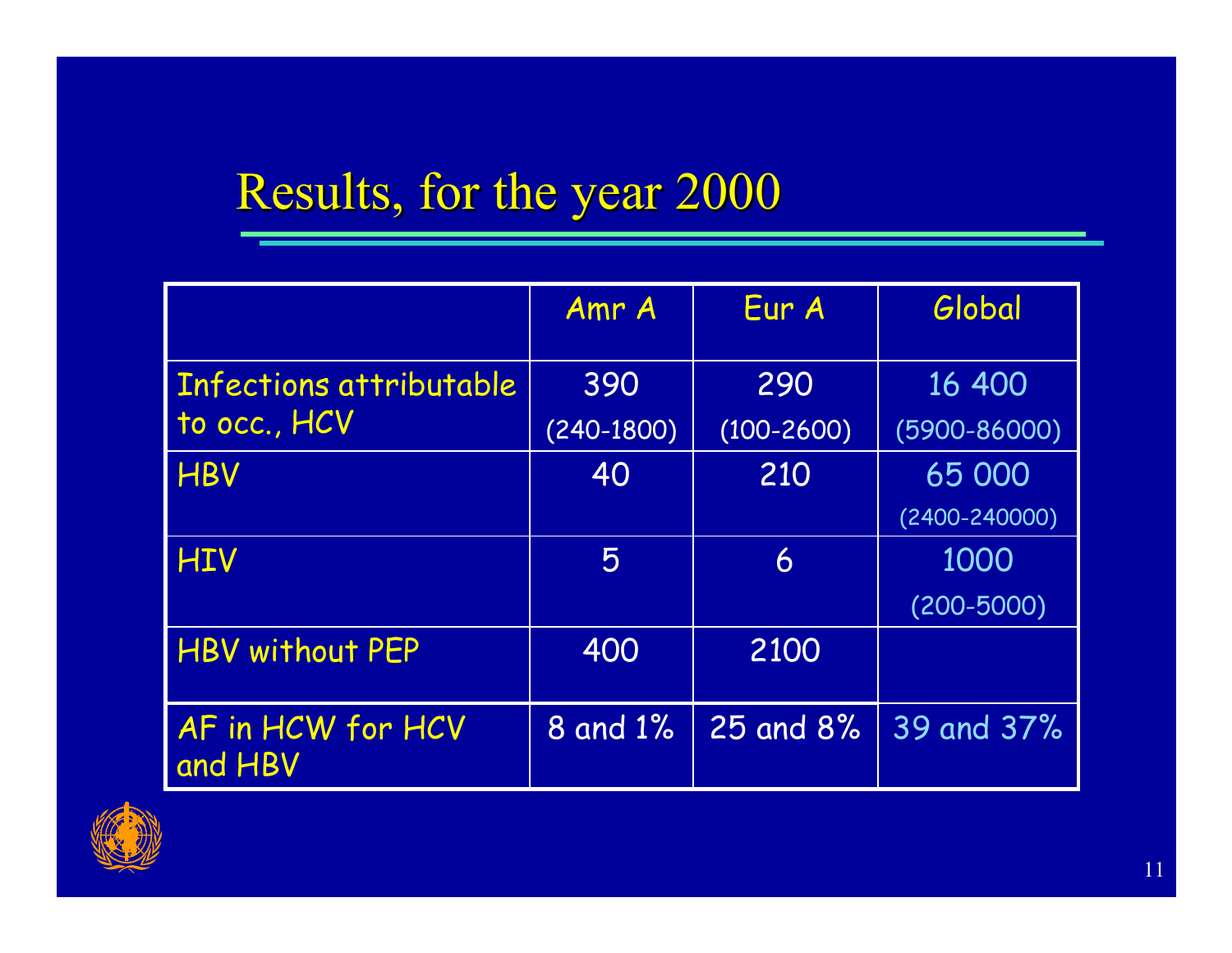# Results, for the year 2000

|             | Amr A          | Eur A    | Global         |
|-------------|----------------|----------|----------------|
| Deaths, HCV | 6              | 4        | 145            |
|             | $(4-27)$       | $(1-23)$ | $(53 - 766)$   |
| Deaths, HBV | O              | 1        | 261            |
|             | $(0-1)$        | $(0-3)$  | $(86 - 923)$   |
| Deaths, HIV | $\overline{3}$ | 4        | 736            |
|             | $(1-14)$       | $(1-18)$ | $(129 - 3578)$ |

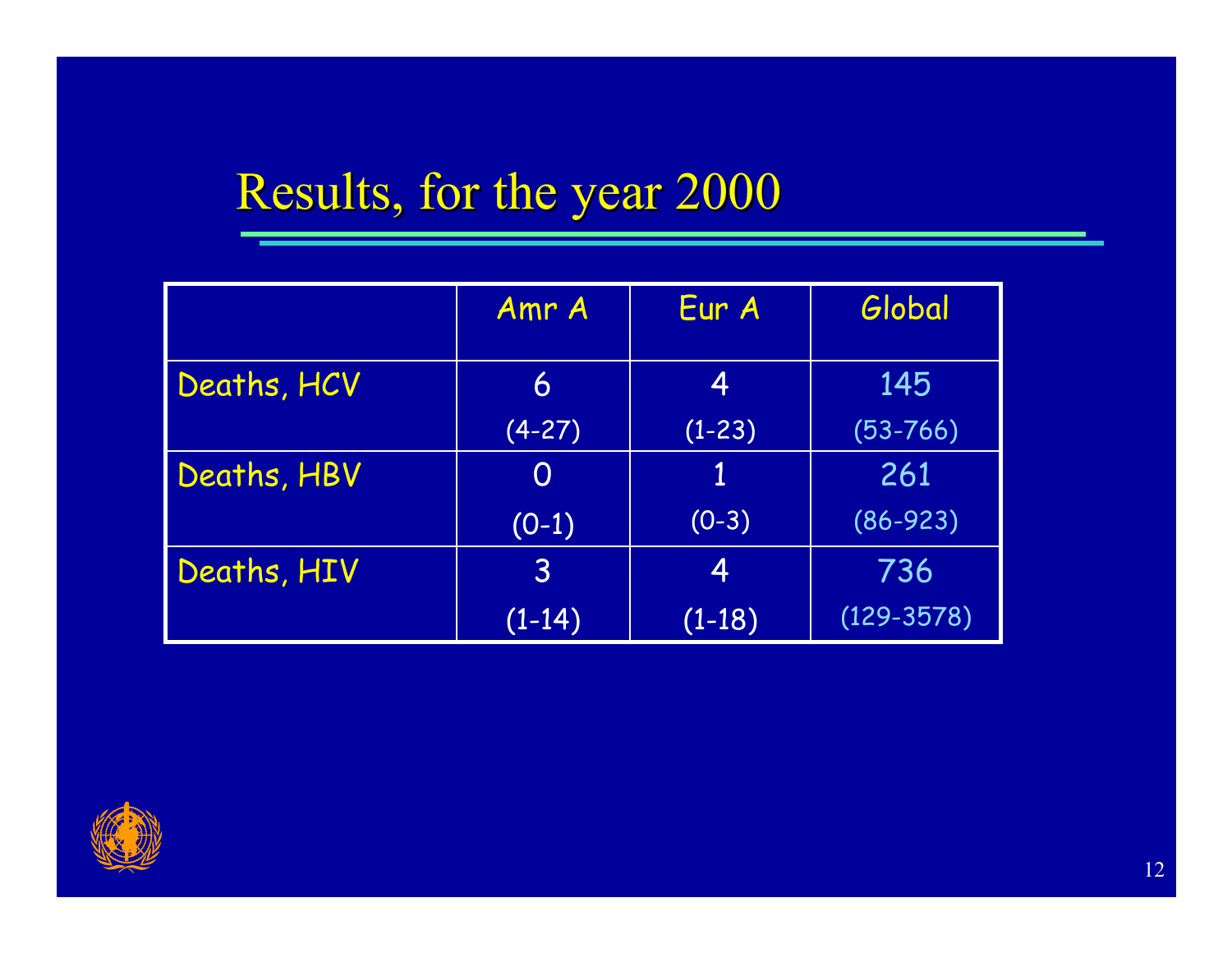## Results – attributable fractions in HCW



**Regions**



Percentage